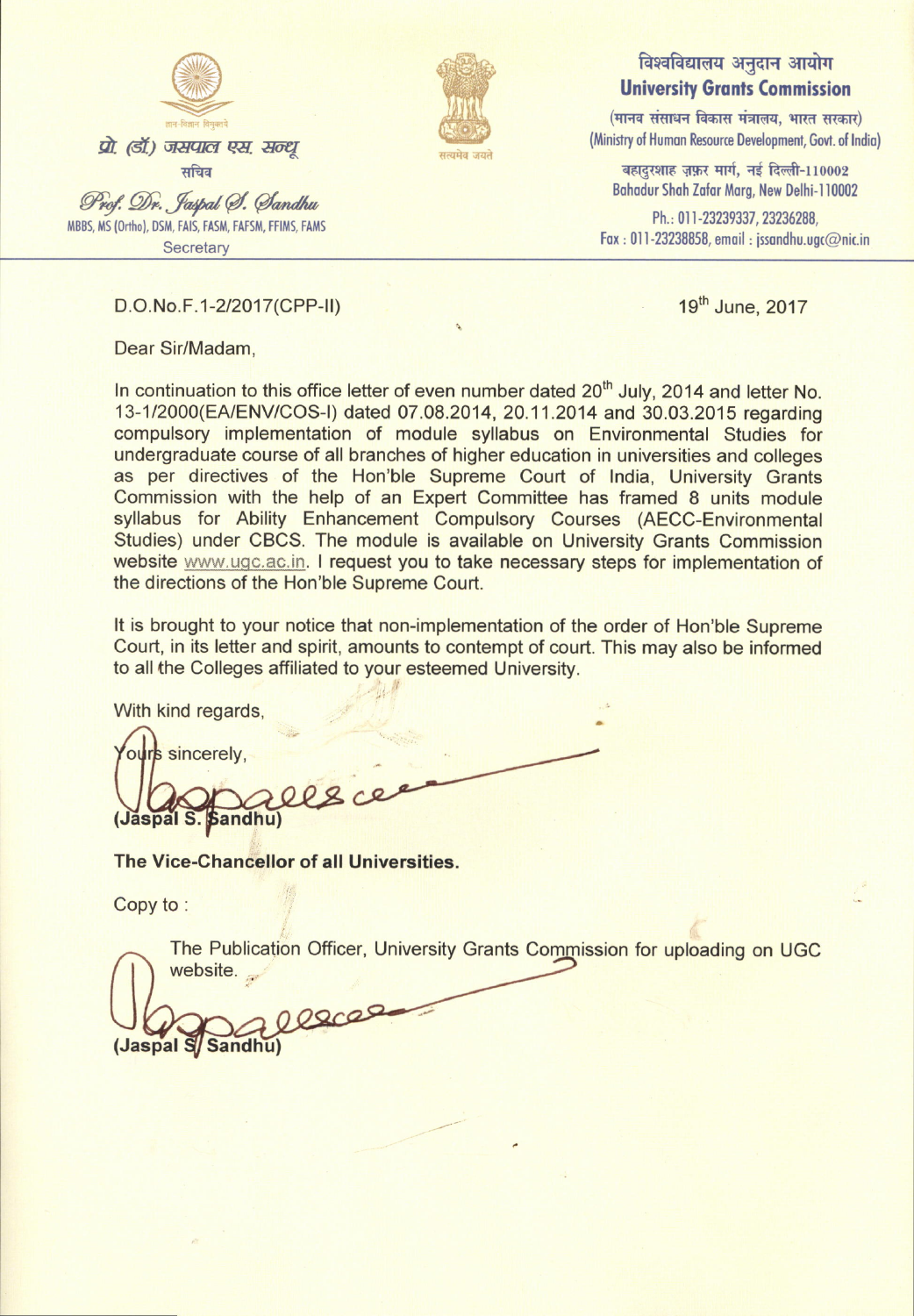## <span id="page-1-0"></span>**Ability Enhancement Compulsory Courses (AECC – Environmental Studies)**

# **Unit 1: Introduction to environmental studies**

- Multidisciplinary nature of environmental studies; components of environment atmosphere, hydrosphere, lithosphere and biosphere.
- Scope and importance; Concept of sustainability and sustainable development. (2 Lectures)

# **Unit 2: Ecosystems**

- What is an ecosystem? Structure and function of ecosystem; Energy flow in an ecosystem: food chain, food web and ecological succession. Case studies of the following ecosystems:
	- a) Forest ecosystem
	- b) Grassland ecosystem
	- c) Desert ecosystem
	- d) Aquatic ecosystems (ponds, streams, lakes, rivers, oceans, estuaries)

(6 Lectures)

# **Unit 3: Natural Resources: Renewable and Non-renewable Resources**

- Land Resources and land use change; Land degradation, soil erosion and desertification.
- Deforestation: Causes and impacts due to mining, dam building on environment, forests, biodiversity and tribal populations.
- Water: Use and over-exploitation of surface and ground water, floods, droughts, conflicts over water (international & inter-state).
- Heating of earth and circulation of air; air mass formation and precipitation.
- Energy resources: Renewable and non-renewable energy sources, use of alternate energy sources, growing energy needs, case studies.

(8 Lectures)

### **Unit 4: Biodiversity and Conservation**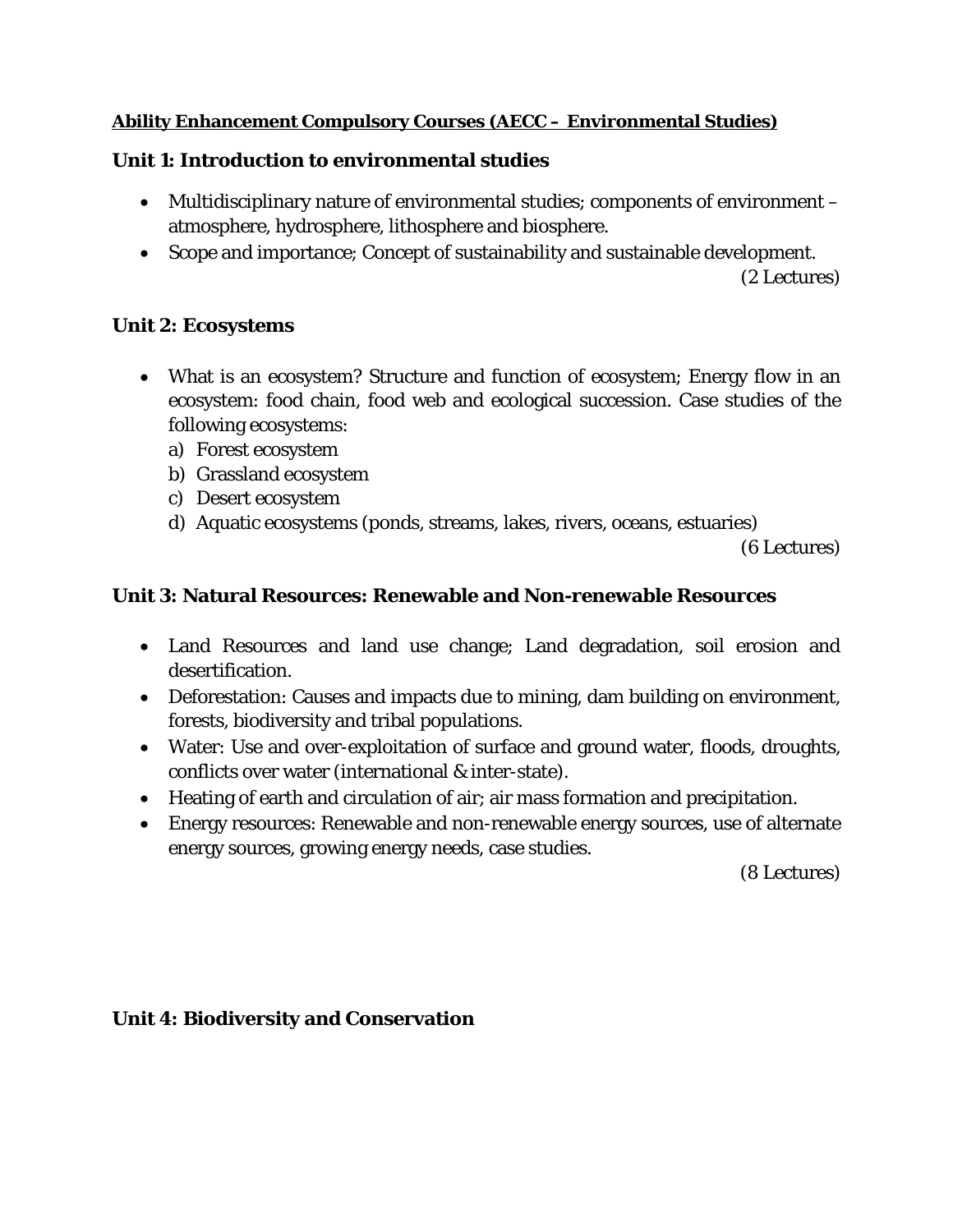- Levels of biological diversity :genetic, species and ecosystem diversity; Biogeography zones of India; Biodiversity patterns and global biodiversity hot spots
- India as a mega-biodiversity nation; Endangered and endemic species of India
- Threats to biodiversity: habitat loss, poaching of wildlife, man-wildlife conflicts, biological invasions; Conservation of biodiversity: In-situ and Ex-situ conservation of biodiversity.
- Ecosystem and biodiversity services: Ecological, economic, social, ethical, aesthetic and Informational value.

(8 Lectures)

### **Unit 5: Environmental Pollution**

- Environmental pollution : types, causes, effects and controls; Air, water, soil, chemical and noise pollution
- Nuclear hazards and human health risks
- Solid waste management: Control measures of urban and industrial waste..
- Pollution case studies.

(8 Lectures)

### **Unit 6: Environmental Policies & Practices**

- Climate change, global warming, ozone layer depletion, acid rain and impacts on human communities and agriculture.
- Environment Laws : Environment Protection Act; Air (Prevention & Control of Pollution) Act; Water (Prevention and control of Pollution) Act; Wildlife Protection Act; Forest Conservation Act; International agreements; Montreal and Kyoto protocols and conservation on Biological Diversity (CBD). The Chemical Weapons Convention (CWC).
- Nature reserves, tribal population and rights, and human, wildlife conflicts in Indian context

(7 Lectures)

#### **Unit 7: Human Communities and the Environment**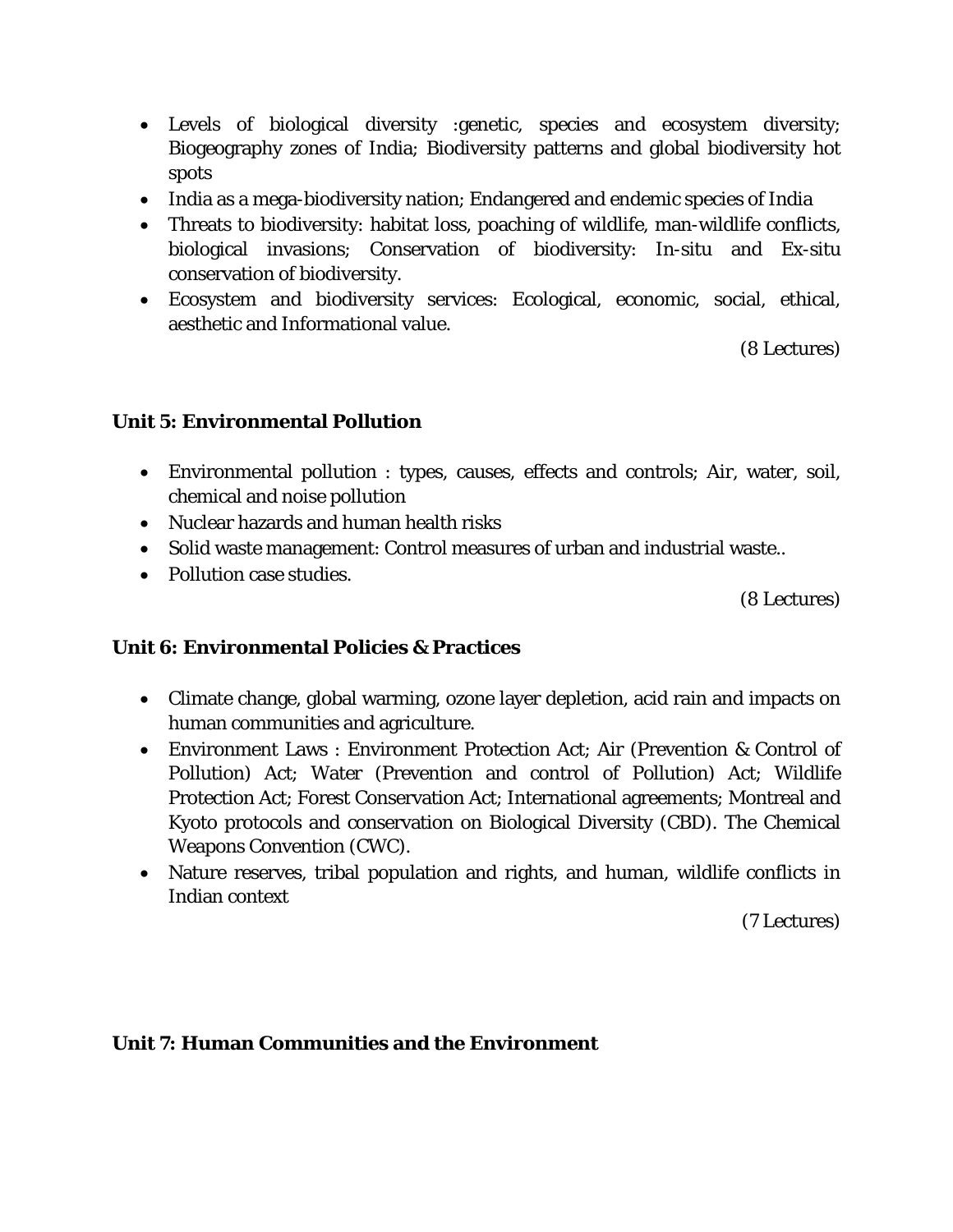- Human population and growth: Impacts on environment, human health and welfares.
- Carbon foot-print.
- Resettlement and rehabilitation of project affected persons; case studies.
- Disaster management: floods, earthquakes, cyclones and landslides.
- Environmental movements: Chipko, Silent valley, Bishnios of Rajasthan.
- Environmental ethics: Role of Indian and other religions and cultures in environmental conservation.
- Environmental communication and public awareness, case studies (e.g., CNG vehicles in Delhi).

(6 Lectures)

# **Unit 8: Field work**

- Visit to an area to document environmental assets; river/forest/flora/fauna, etc.
- Visit to a local polluted site Urban/Rural/Industrial/Agricultural.
- Study of common plants, insects, birds and basic principles of identification.
- Study of simple ecosystems-pond, river, Delhi Ridge, etc.

(Equal to 5 Lectures)

### **Suggested Readings:**

- 1. Carson, R. *2002. Silent Spring.* Houghton Mifflin Harcourt.
- 2. Gadgil, M., & Guha, R.1993. This *Fissured Land:* An Ecological History of India. Univ. of California Press.
- 3. Gleeson,B. and Low, N. (eds.) 1999. Global Ethics and Environment, London, Routledge.
- 4. Gleick, P.H. 1993. Water in *Crisis*. Pacific Institute for Studies in Dev., Environment & Security. Stockholm Env. Institute, Oxford Univ. Press.
- 5. Groom, Martha J. Gary K. Meffe, and Carl Ronald carroll. *Principles of Conservation Biology.* Sunderland: Sinauer Associates, 2006.
- 6. Grumbine, R. Edward, and Pandit, M.K. 2013. Threats from India's Himalaya dams. Science, 339: 36-37.
- 7. McCully, P.1996. *Rivers no more: the environmental effects of dams*(pp. 29-64). Zed Books.
- 8. McNeil, John R. 2000. Something New Under the Sun: An Environmental History of the Twentieth Century.